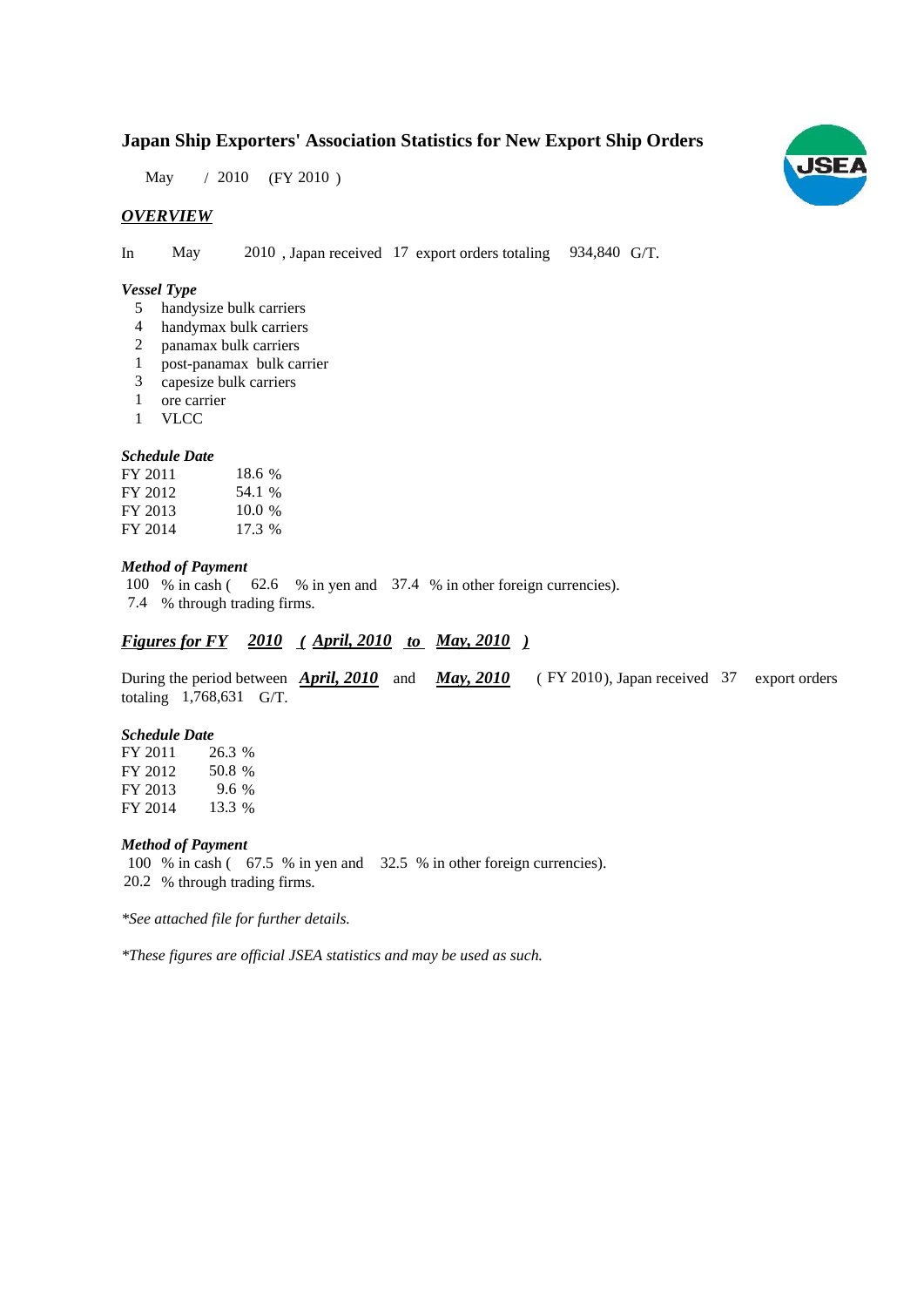## New Export Orders Placed in May 2010 (FY 2010) Based on Fiscal Year

JSEA (June 2010)

| Description           |     | Apr 09 to Mar 10 |      | Apr $09$ to Jan $10$ |     | February 2010 |           | March 2010 |           | April 2010 |     | May 2010 |     | Apr 10 to May 10 |     | Jan 10 to May 10 |  |
|-----------------------|-----|------------------|------|----------------------|-----|---------------|-----------|------------|-----------|------------|-----|----------|-----|------------------|-----|------------------|--|
|                       | No. | G/T              | No.  | G/T                  | No. | G/T           | No.       | G/T        | No.       | G/T        | No. | G/T      | No. | G/T              | No. | G/T              |  |
| <b>General Cargos</b> |     | 587.900          |      | 587,900              |     |               |           |            |           | 72,000     |     |          |     | 72,000           |     | 126,200          |  |
| <b>Bulk Carriers</b>  | 92  | 3,799,191        | 67   | 2,487,500            |     | 383,670       | 18        | 928,021    | 19        | 761.791    | 16  | 774.540  | 35  | 1,536,331        | 64  | 2,927,422        |  |
| Tankers               |     | !939,500         |      | 1.939.500            |     |               |           |            |           |            |     | 160,300  |     | 160,300          |     | 498,600          |  |
| Combined Carriers     |     |                  |      |                      |     |               |           |            |           |            |     |          |     |                  |     |                  |  |
| Others                |     | 14.000           |      | 14.000               |     |               |           |            |           |            |     |          |     |                  |     |                  |  |
| Total                 | 119 | 6,340,591        | -94. | 5,028,900            |     | 383,670       | <b>18</b> | 928,021    | <b>20</b> | 833,791    |     | 934,840  | 37  | 1,768,631        | 7   | 3,552,222        |  |
| FY 2009 / FY 2008 (%) |     | $*43.5$          |      | 36.7                 |     | 130.8         |           | 169.4      |           | 203.3      |     | 658.9    |     | 320.4            |     | $** 208.1$       |  |
| In CGT                |     | 2,683,048        |      | 2,150,179            |     | 152,665       |           | 380,204    |           | 394,220    |     | 364,518  |     | 758,738          |     | ,487,607         |  |

*Figures for shipbuilding orders of 500 G/T and over for export as steel vessels placed with JSEA members are covered.*

\*FY 2009/FY2008

\*\*Calendar Year 2010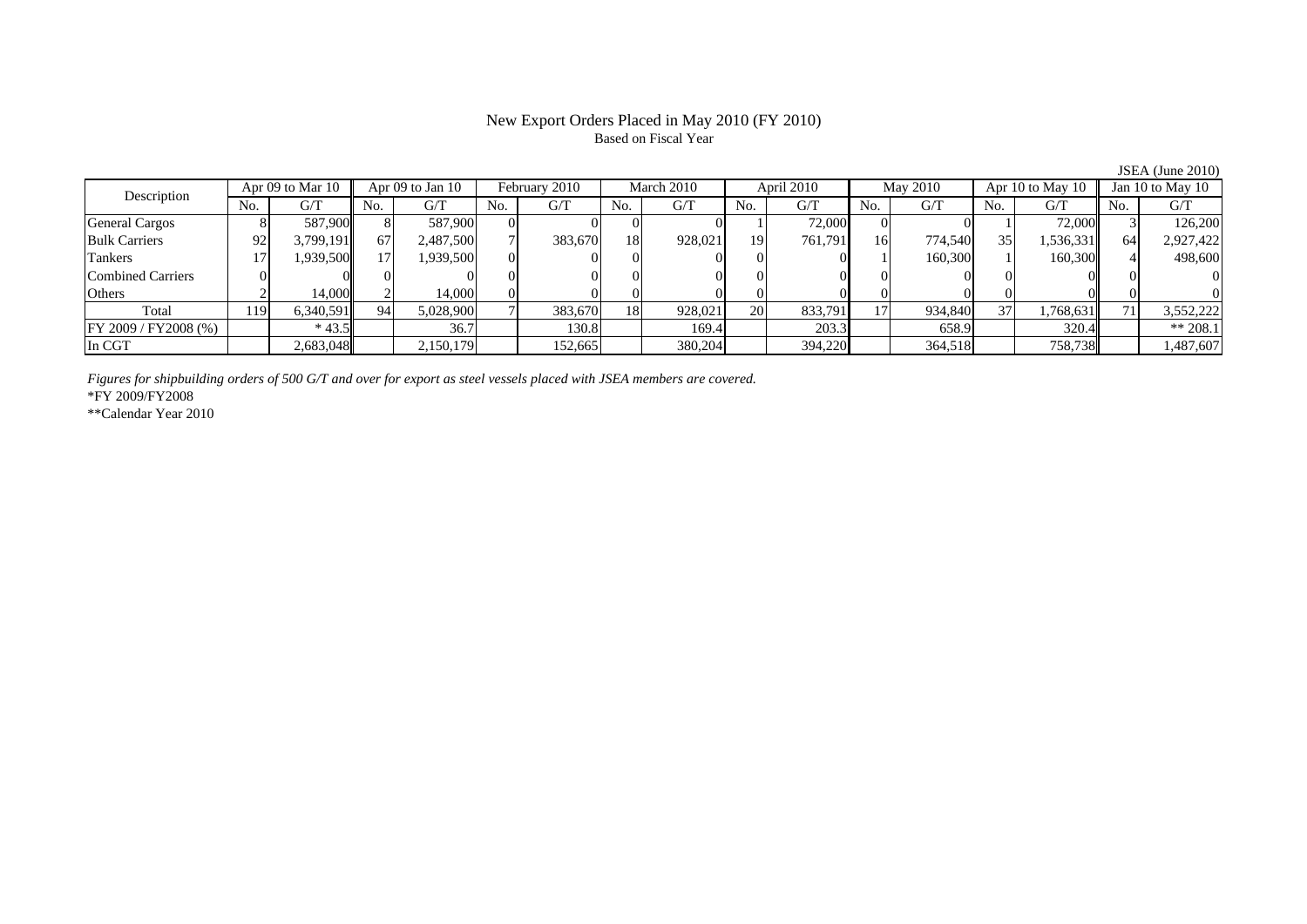# Export Ships Delivered in May 2010 (FY 2010) Based on Fiscal Year

JSEA (June 2010)

| Apr 09 to Mar 10<br>Description |                 |            | Apr 09 to Jan 10 |            | February 2010 |           | March 2010 |           | April 2010      |           | May 2010 |           | Apr 10 to May $10$ |           | Jan 10 to May 10 |             |
|---------------------------------|-----------------|------------|------------------|------------|---------------|-----------|------------|-----------|-----------------|-----------|----------|-----------|--------------------|-----------|------------------|-------------|
|                                 | No.             | G/T        | No.              | G/T        | No.           | G/T       | No.        | G/T       | N <sub>0</sub>  | G/T       | No.      | G/T       | No.                | G/T       | No.              | G/T         |
| <b>General Cargos</b>           | 19.             | 815.567    | l 5              | 607.421    |               | 10.646    |            | 197,500   |                 | 252,197   |          | 71.787    |                    | 323,984   |                  | 576,580     |
| <b>Bulk Carriers</b>            | 240             | 10,782,942 | 192              | 8,571,616  | 20            | 909,013   | 28         | 1,302,313 | 18              | 911,220   | 16       | 669,496   | 34                 | 1,580,716 | 114              | 5, 141, 275 |
| Tankers                         | 90 <sub>1</sub> | 4,974,340  | 75 <sub>1</sub>  | 4,054,486  |               | 136.137   | 10         | 783.717   | 10 <sup>1</sup> | 477,608   |          | 381,150   | 15                 | 858,758   | 43               | 2,593,778   |
| Combined Carriers               |                 |            |                  |            |               |           |            |           |                 |           |          |           |                    |           |                  |             |
| <b>Others</b>                   |                 |            |                  |            |               |           |            |           |                 |           |          |           |                    |           |                  |             |
| Total                           | 349             | 16,572,849 | 282              | 13,233,523 | 26            | 1,055,796 | 41         | 2,283,530 | 34              | 1,641,025 | 22       | 1,122,433 | 56                 | 2,763,458 | 170              | 8,311,633   |
| $FY$ 2009 / FY 2008 (%)         |                 | $*105.1$   |                  | 104.2      |               | 74.3      |            | 138.5     |                 | 111.8     |          | 147.1     |                    | 123.9     |                  | $** 116.2$  |
| In CGT                          |                 | 7,602,068  |                  | 6,163,093  |               | 475,501   |            | 963,474   |                 | 738,307   |          | 459,663   |                    | 1,197,970 |                  | 3,669,172   |

*Deliveries of new shipbuilding orders of 500 G/T and over for export as steel vessels placed with JSEA members are covered.*

\*FY 2009/FY2008

\*\*Calendar Year 2010